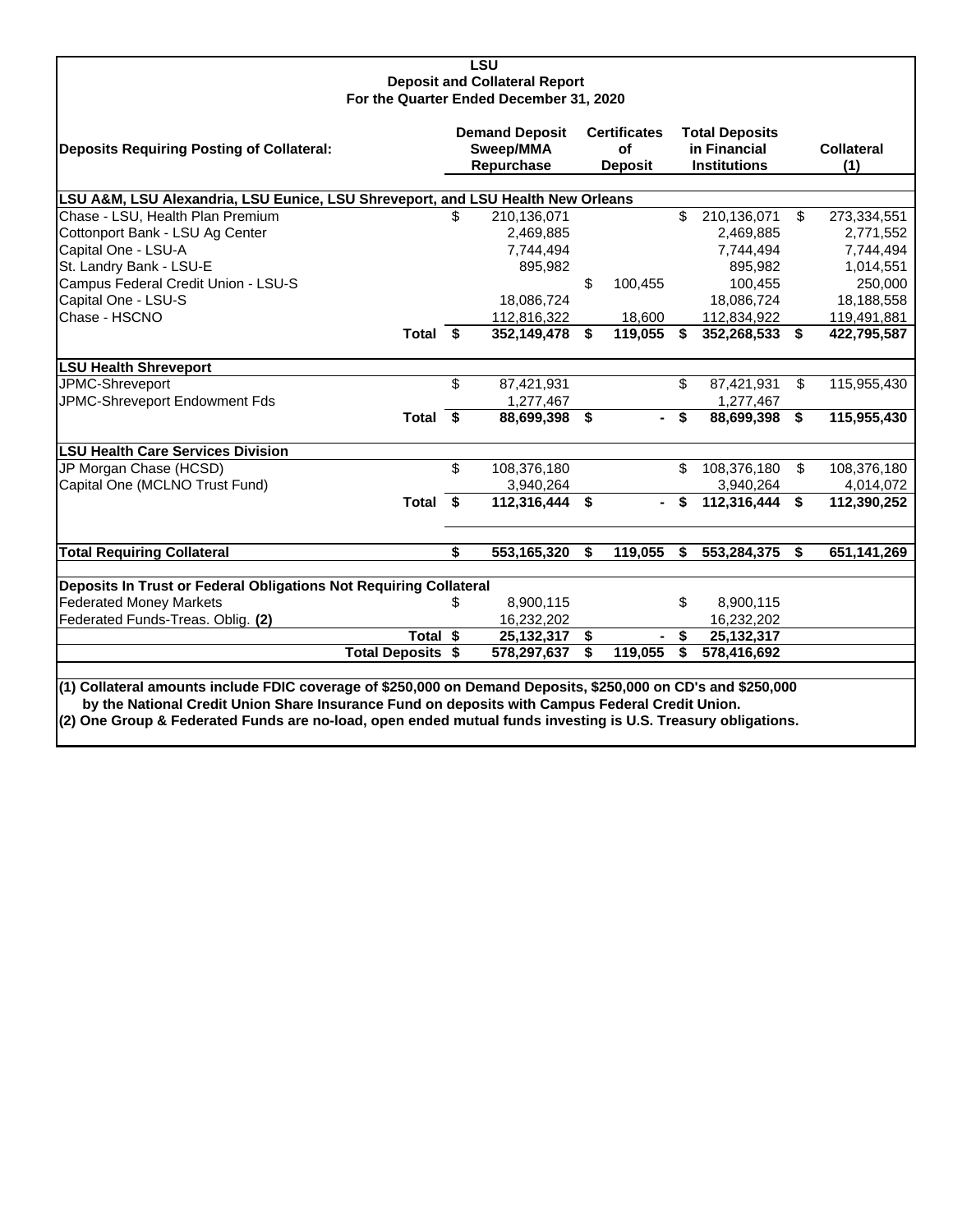## **LSU Investment Summary For the Quarter Ended December 31, 2020**

|                                      |                |                 |                     |                  |                     |      |                     | As of 06/30/2021                     |                              |
|--------------------------------------|----------------|-----------------|---------------------|------------------|---------------------|------|---------------------|--------------------------------------|------------------------------|
|                                      | As of 7/1/2020 | As of 9/30/2020 |                     | As of 12/31/2020 |                     |      | As of 3/31/2021     |                                      |                              |
| <b>Fund Description</b>              | Value          | Cost            | <b>Market Value</b> | Cost             | <b>Market Value</b> | Cost | <b>Market Value</b> | Cost                                 | <b>Market Value</b>          |
| Current Funds                        |                |                 |                     |                  |                     |      |                     |                                      |                              |
| Cash/Sweeps                          | \$375,120,082  | \$580,056,212   | \$580,056,212       | \$547,947,589    | \$547,947,589       | \$0  | \$0                 | \$0                                  | \$0                          |
| Money Market Accounts/Repos (A)      | \$0            | \$8,930,221     | \$8,930,221         | \$8,058,226      | \$8,058,226         | \$0  | \$0                 | \$0                                  | \$0                          |
| Certificates of Deposit              | \$100,413      | \$100,411       | \$100,411           | \$100,455        | \$100,455           | \$0  | \$0                 | \$0                                  | \$0                          |
| <b>Treasury Notes</b>                | \$34,083,826   | \$33.261.475    | \$34,653,588        | \$34.100.069     | \$35,307,018        | \$0  | \$0                 | \$0                                  | \$0                          |
|                                      |                |                 |                     |                  |                     | \$0  | \$0                 | \$0                                  | \$0                          |
| CMO's                                | \$13,289,523   | \$12,690,922    | \$12,715,426        | \$12,113,675     | \$12,137,860        |      |                     |                                      |                              |
| Agency Securities (B)                | \$54,110,875   | \$67.077.178    | \$68,724,705        | \$68.351.528     | \$69,745,410        | \$0  | \$0                 | \$0                                  | \$0                          |
| Mortgaged Backed Securities          | \$42,826,102   | \$39,274,622    | \$39,830,857        | \$12,615,757     | \$12,896,709        | \$0  | \$0                 | \$0                                  | $\$0$                        |
| Equity Securities (C)                | \$55,912       | \$0             | \$56,907            | \$0              | \$71,880            | \$0  | \$0                 | \$0                                  | $\$0$                        |
| Municipal Bonds (E)                  | \$118,337,558  | \$119,421,589   | \$121,288,094       | \$154,584,896    | \$155,773,477       | \$0  | \$0                 | \$0                                  | \$0                          |
| Corporate Bonds (D)                  | \$159,589,112  | \$140,372,399   | \$148,885,753       | \$148,378,235    | \$158,838,357       | \$0  | \$0                 | \$0                                  | \$0                          |
| Total                                | \$797,513,403  | \$1,001,185,029 | \$1,015,242,174     | \$986,250,430    | \$1,000,876,981     | \$0  | \$0                 | \$0                                  | \$0                          |
|                                      |                |                 |                     |                  |                     |      |                     |                                      |                              |
| Endowment Funds                      |                |                 |                     |                  |                     |      |                     |                                      |                              |
| Cash/Sweeps                          | \$1,428,396    | \$1,284,010     | \$1,284,010         | \$1,277,467      | \$1,277,467         | \$0  | \$0                 | \$0                                  | \$0                          |
| Money Market Accounts/Repos (A)      | \$36,872       | \$791,886       | \$791,886           | \$534.617        | \$534,617           | \$0  | \$0                 | \$0                                  | \$0                          |
| Certificates of Deposit              | \$18,600       | \$18,600        | \$18,600            | \$18,600         | \$18,600            | \$0  | \$0                 | \$0                                  | \$0                          |
| Agency Securities (B)                | \$1,380,320    | \$1,315,805     | \$1,379,514         | \$1,315,805      | \$1,373,161         | \$0  | \$0                 | \$0                                  | $\$0$                        |
| Mortgaged Backed Securities          | \$1,608,820    | \$1,411,674     | \$1,518,819         | \$1,406,900      | \$1,515,269         | \$0  | \$0                 | \$0                                  |                              |
|                                      |                |                 |                     |                  |                     |      |                     |                                      | $\$0$                        |
| Equity Securities (C)                | \$9,965,087    | \$5,028,188     | \$9,995,603         | \$4,816,366      | \$10,521,975        | \$0  | \$0                 | \$0                                  | \$0                          |
| Mutual Funds                         | \$67,050,161   | \$60,529,377    | \$69,560,847        | \$63,376,325     | \$75,276,849        | \$0  | \$0                 | \$0                                  | $\$0$                        |
| Municipal Bonds (E)                  | \$2,769,136    | \$2,689,578     | \$2,781,804         | \$4,256,683      | \$4,326,428         | \$0  | \$0                 | \$0                                  | \$0                          |
| Corporate Bonds (D)                  | \$8,780,099    | \$8,727,513     | \$9,376,642         | \$8,235,273      | \$8,922,543         | \$0  | \$0                 | \$0                                  | \$0                          |
| Total                                | \$93,037,491   | \$81,796,631    | \$96,707,725        | \$85,238,036     | \$103,766,909       | \$0  | \$0                 | $\overline{\mathbf{s}}$ <sub>0</sub> | \$0                          |
|                                      |                |                 |                     |                  |                     |      |                     |                                      |                              |
| Other Funds                          |                |                 |                     |                  |                     |      |                     |                                      |                              |
| Cash/Sweeps                          | \$4,798,073    | \$3,698,689     | \$3,698,689         | \$3,940,264      | \$3,940,264         | \$0  | \$0                 | \$0                                  | \$0                          |
| Money Market Accounts/Repos (A)      | \$31,382,800   | \$9,217,020     | \$9,217,020         | \$16,539,474     | \$16,539,474        | \$0  | \$0                 | \$0                                  | \$0                          |
| Equity Securities (C)                | \$221,811      | \$0             | \$170,277           | \$0              | \$209,411           | \$0  | \$0                 | \$0                                  | \$0                          |
| Total                                | \$36,402,684   | \$12,915,709    | \$13,085,986        | \$20,479,738     | \$20,689,149        | \$0  | \$0                 | \$0                                  | $\frac{1}{2}$                |
| <b>Grand Total</b>                   | \$926,953,578  | \$1,095,897,369 | \$1,125,035,885     | \$1,091,968,204  | \$1,125,333,039     | \$0  | \$0                 | \$0                                  | \$0                          |
|                                      |                |                 |                     |                  |                     |      |                     |                                      |                              |
| Deposits in Financial Institutions   |                |                 |                     |                  |                     |      |                     |                                      |                              |
| Total Cash/Sweeps/MMA/Repos          | \$412,766,223  | \$603,978,038   | \$603,978,038       | \$578,297,637    | \$578,297,637       | \$0  | \$0                 | \$0                                  | \$0                          |
| <b>Total Certificates of Deposit</b> | \$119.013      | \$119,011       | \$119,011           | \$119,055        | \$119,055           | \$0  | \$0                 | \$0                                  | \$0                          |
| <b>Total Deposits</b>                |                |                 |                     | \$578,416,692    | \$578,416,692       | \$0  | \$0                 | \$0                                  | \$0                          |
|                                      | \$412,885,236  | \$604,097,049   | \$604,097,049       |                  |                     |      |                     |                                      |                              |
| Other Investments                    |                |                 |                     |                  |                     |      |                     |                                      |                              |
| <b>Treasury Notes</b>                | \$34,083,826   | \$33,261,475    | \$34,653,588        | \$34,100,069     | \$35,307,018        | \$0  | \$0                 | \$0                                  | \$0                          |
| CMO's                                | \$13,289,523   | \$12,690,922    | \$12,715,426        | \$12,113,675     | \$12,137,860        | \$0  | \$0                 | \$0                                  | \$0                          |
| Agency Securities (B)                | \$55,491,195   | \$68,392,983    | \$70,104,219        | \$69,667,333     | \$71,118,571        | \$0  | \$0                 | \$0                                  | \$0                          |
| Mortgaged Backed Securities          | \$44,434,922   | \$40,686,296    | \$41,349,676        | \$14,022,657     | \$14,411,978        | \$0  | \$0                 | \$0                                  | $$0$<br>$$0$<br>$$0$<br>$$0$ |
| Equity Securities (C)                | \$10,242,810   | \$5,028,188     | \$10,222,787        | \$4,816,366      | \$10,803,266        | \$0  | \$0                 | \$0                                  |                              |
| Mutual Funds                         | \$67,050,161   | \$60,529,377    | \$69,560,847        | \$63,376,325     | \$75,276,849        | \$0  | \$0                 | \$0                                  |                              |
|                                      |                |                 |                     |                  |                     |      |                     |                                      |                              |
| Municipal Bonds (E)                  | \$121,106,694  | \$122,111,167   | \$124,069,898       | \$158,841,579    | \$160,099,905       | \$0  | \$0                 | \$0                                  | \$0                          |
| Corporate Bonds (D)                  | \$168,369,211  | \$149,099,912   | \$158,262,395       | \$156,613,508    | \$167,760,900       | \$0  | \$0                 | \$0                                  | \$0                          |
| <b>Total Other</b>                   | \$514,068,342  | \$491,800,320   | \$520,938,836       | \$513,551,512    | \$546,916,347       | \$0  | \$0                 | \$0                                  | \$0                          |
| <b>Grand Total</b>                   | \$926,953,578  | \$1,095,897,369 | \$1,125,035,885     | \$1,091,968,204  | \$1,125,333,039     | \$0  | \$0                 | \$0                                  | \$0                          |
| <b>LSU Paid Campuses</b>             |                |                 |                     |                  |                     |      |                     |                                      |                              |
| <b>Current Funds</b>                 |                |                 |                     |                  |                     |      |                     |                                      |                              |
|                                      |                |                 |                     |                  |                     |      |                     |                                      |                              |
| Cash/Sweeps                          | \$233,311,025  | \$414,498,300   | \$414,498,300       | \$352,149,478    | \$352,149,478       |      |                     |                                      |                              |
| Money Market Accounts/Repos (A)      |                | \$8,930,221     | \$8,930,221         | \$8,058,226      | \$8,058,226         |      |                     |                                      |                              |
| Certificates of Deposit              | \$100,413      | \$100,411       | \$100,411           | \$100,455        | \$100,455           |      |                     |                                      |                              |
| CMO's                                | \$13,289,523   | \$12,690,922    | \$12,715,426        | \$12,113,675     | \$12,137,860        |      |                     |                                      |                              |
| Agency Securities (B)                | \$47,010,006   | \$61,971,133    | \$63,641,495        | \$63,267,989     | \$64,708,163        |      |                     |                                      |                              |
| Mortgaged Backed Securities          | \$42,813,155   | \$39,261,335    | \$39,818,037        | \$12,602,605     | \$12,884,013        |      |                     |                                      |                              |
| Equity Securities (C)                | \$55,912       |                 | \$56,907            |                  | \$71,880            |      |                     |                                      |                              |
|                                      | \$110.753.126  |                 |                     |                  |                     |      |                     |                                      |                              |
| Municipal Bonds (E)                  |                | \$111,212,249   | \$112,961,740       | \$141,501,351    | \$143,682,671       |      |                     |                                      |                              |
| Corporate Bonds (D)                  | \$127,532,047  | \$110,145,502   | \$116,902,723       | \$109,399,635    | \$117,049,450       |      |                     |                                      |                              |
| Total                                | \$574,865,207  | \$758,810,073   | \$769,625,260       | \$699,193,414    | \$710,842,196       | \$0  | \$0                 | \$0                                  | \$0                          |
|                                      |                |                 |                     |                  |                     |      |                     |                                      |                              |
| <b>Endowment Funds</b>               |                |                 |                     |                  |                     |      |                     |                                      |                              |
| Money Market Accounts/Repos (A)      | \$36,872       | \$791,886       | \$791.886           | \$534.617        | \$534,617           |      |                     |                                      |                              |
| Certificates of Deposit              | \$18,600       | \$18,600        | \$18,600            | \$18,600         | \$18,600            |      |                     |                                      |                              |
|                                      |                |                 |                     |                  |                     |      |                     |                                      |                              |
| Agency Securities (B)                | \$1,380,320    | \$1,315,805     | \$1,379,514         | \$1,315,805      | \$1,373,161         |      |                     |                                      |                              |
| Mortgaged Backed Securities          | \$1,608,820    | \$1,411,674     | \$1,518,819         | \$1,406,900      | \$1,515,269         |      |                     |                                      |                              |
| Equity Securities (C)                | \$9,948,283    | \$5,020,538     | \$9,978,358         | \$4,808,716      | \$10,504,405        |      |                     |                                      |                              |
| Municipal Bonds                      | \$2,769,136    | \$2,689,578     | \$2,781,804         | \$4,256,683      | \$4,326,428         |      |                     |                                      |                              |
| Corporate Bonds (D)                  | \$8,780,099    | \$8,727,513     | \$9,376,642         | \$8,235,273      | \$8,922,543         |      |                     |                                      |                              |
| Total                                | \$24,542,130   | \$19,975,594    | \$25,845,623        | \$20,576,594     | \$27,195,023        | \$0  | \$0                 | \$0                                  | \$0                          |
|                                      |                |                 |                     |                  |                     |      |                     |                                      |                              |
| Other Funds                          |                |                 |                     |                  |                     |      |                     |                                      |                              |
| Money Market Accounts/Repos (A)      | \$22,490,726   | \$320,912       | \$320,912           | \$7,639,359      | \$7,639,359         |      |                     |                                      |                              |
| Total                                | \$22,490,726   | \$320,912       | \$320,912           | \$7,639,359      | \$7,639,359         | \$0  | \$0                 | \$0                                  | \$0                          |
| Grand Total                          | \$621,898,063  | \$779,106,579   | \$795,791,795       | \$727,409,367    | \$745,676,578       | \$0  | \$0                 | \$0                                  | \$0                          |
|                                      |                |                 |                     |                  |                     |      |                     |                                      |                              |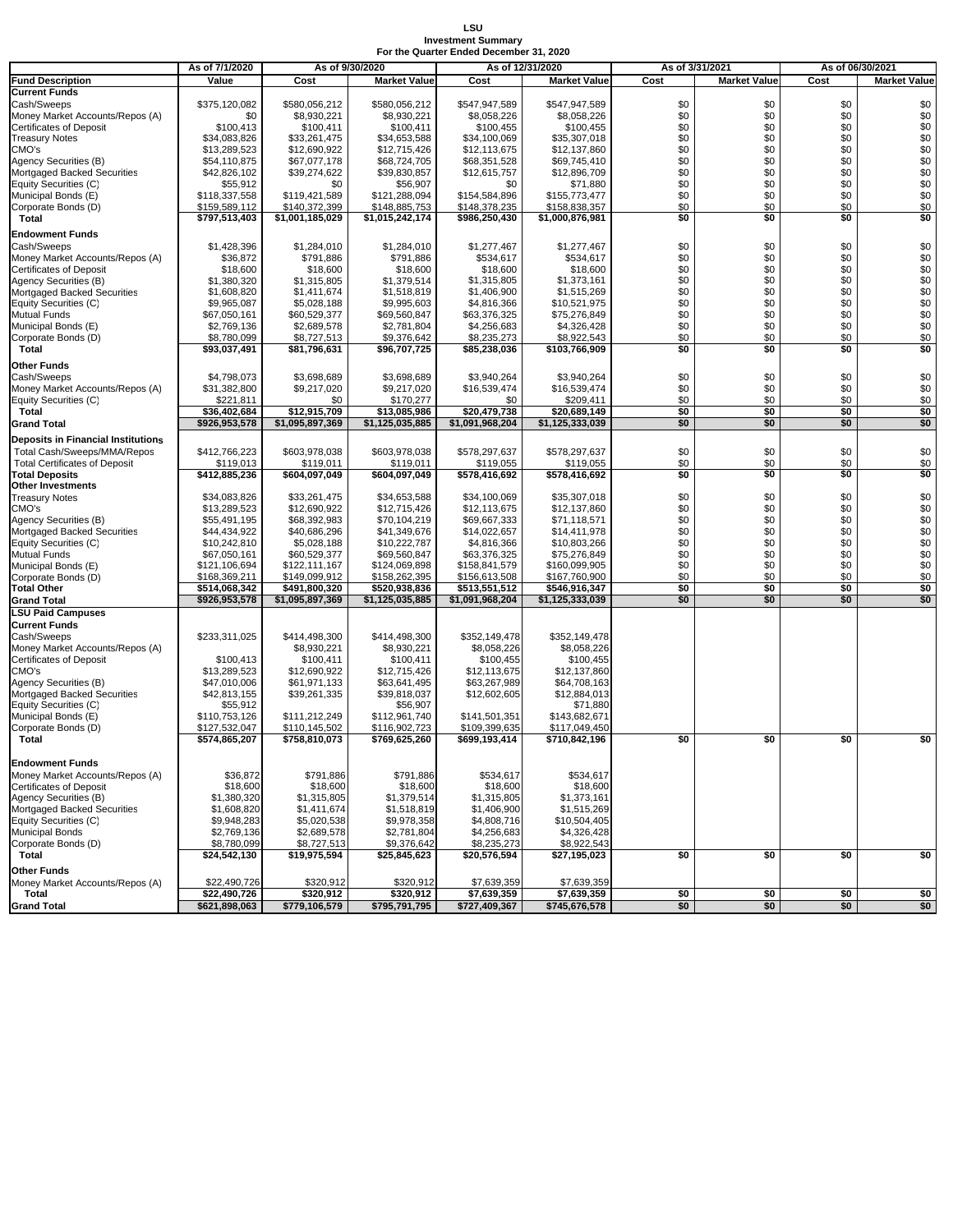| LSU                                     |
|-----------------------------------------|
| <b>Investment Summary</b>               |
| For the Quarter Ended December 31, 2020 |

|                                 | As of 7/1/2020 | As of 9/30/2020 |                     | As of 12/31/2020 |                     | As of 3/31/2021 |                     | As of 06/30/2021 |                     |
|---------------------------------|----------------|-----------------|---------------------|------------------|---------------------|-----------------|---------------------|------------------|---------------------|
| <b>Fund Description</b>         | Value          | Cost            | <b>Market Value</b> | Cost             | <b>Market Value</b> | Cost            | <b>Market Value</b> | Cost             | <b>Market Value</b> |
| <b>LSU Health Shreveport</b>    |                |                 |                     |                  |                     |                 |                     |                  |                     |
| <b>Current Funds</b>            |                |                 |                     |                  |                     |                 |                     |                  |                     |
| Cash/Sweeps S.                  | \$65,852,590   | \$89,514,968    | \$89,514,968        | \$87,421,931     | \$87,421,931        |                 |                     |                  |                     |
| Cash/Sweeps                     | \$65,852,590   | \$89,514,968    | \$89,514,968        | \$87.421.931     | \$87,421,931        | \$0             | \$0                 | \$0              | <b>SO</b>           |
| Treasury Notes (B)              | \$34,083,826   | \$33,261,475    | \$34,653,588        | \$34,100,069     | \$35,307,018        |                 |                     |                  |                     |
| Agency Securities (B)           | \$7,100.869    | \$5.106.045     | \$5,083,210         | \$5.083.539      | \$5.037.247         |                 |                     |                  |                     |
| Mortgaged Backed Securities (B) | \$12,947       | \$13,287        | \$12,820            | \$13,152         | \$12,696            |                 |                     |                  |                     |
| Municipal Bonds (E)             | \$7,584,432    | \$8,209,340     | \$8,326,354         | \$13,083,545     | \$12,090,806        |                 |                     |                  |                     |
| Corporate Bonds (D)             | \$32,057,065   | \$30,226,897    | \$31,983,030        | \$38,978,600     | \$41,788,907        |                 |                     |                  |                     |
| <b>Total</b>                    | \$146,691,729  | \$166,332,012   | \$169,573,970       | \$178,680,836    | \$181,658,605       | \$0             | \$0                 | \$0              | \$0                 |
| <b>Endowment Funds</b>          |                |                 |                     |                  |                     |                 |                     |                  |                     |
| Cash/Sweeps                     | \$1,428,396    | \$1,284,010     | \$1.284.010         | \$1,277,467      | \$1,277,467         |                 |                     |                  |                     |
| Equity Securities (C)           | \$16,804       | \$7,650         | \$17,245            | \$7,650          | \$17,570            |                 |                     |                  |                     |
| <b>Mutual Funds</b>             | \$67.050.161   | \$60,529,377    | \$69,560,847        | \$63,376,325     | \$75,276,849        |                 |                     |                  |                     |
| <b>Total</b>                    | \$68,495,361   | \$61,821,037    | \$70,862,102        | \$64,661,442     | \$76,571,886        | \$0             | \$0                 | \$0              | \$0                 |
| <b>Grand Total</b>              | \$215.187.090  | \$228,153,049   | \$240,436,072       | \$243,342,278    | \$258,230,491       | \$0             | \$0                 | \$0              | \$0                 |
| <b>LSU HCSD</b>                 |                |                 |                     |                  |                     |                 |                     |                  |                     |
| <b>Current Funds</b>            |                |                 |                     |                  |                     |                 |                     |                  |                     |
| Cash/Sweeps                     | \$75.956.467   | \$76,042.944    | \$76.042.944        | \$108.376.180    | \$108,376,180       |                 |                     |                  |                     |
| Total                           | \$75,956,467   | \$76,042,944    | \$76,042,944        | \$108,376,180    | \$108,376,180       | \$0             | \$0                 | \$0              | \$0                 |
| <b>Other Funds</b>              |                |                 |                     |                  |                     |                 |                     |                  |                     |
| Cash/Sweeps                     | \$4.798.073    | \$3,698,689     | \$3,698,689         | \$3,940,264      | \$3,940,264         |                 |                     |                  |                     |
| Money Market Accounts/Repos (A) | \$8,892,074    | \$8,896,108     | \$8,896,108         | \$8,900,115      | \$8,900,115         |                 |                     |                  |                     |
| Equity Securities (C)           | \$221.811      | \$0             | \$170.277           |                  | \$209.411           |                 |                     |                  |                     |
| Total                           | \$13,911,958   | \$12,594,797    | \$12,765,074        | \$12,840,379     | \$13,049,790        | \$0             | \$0                 | \$0              | \$0                 |
| <b>Grand Total</b>              | \$89,868,425   | \$88,637,741    | \$88,808,018        | \$121.216.559    | \$121,425,970       | \$0             | \$0                 | \$0              | \$0                 |
|                                 |                |                 |                     |                  |                     |                 |                     |                  |                     |
| <b>System Total</b>             | \$926,953,578  | \$1,095,897,369 | \$1,125,035,885     | \$1,091,968,204  | \$1,125,333,039     | \$0             | \$0                 | \$0              | \$0                 |

\* Negative balance in the cash/Sweeps section of the current funds does not respresent an actual negative bank balance, rather it represents a timing difference of the allocation of the current fund<br>\*\* Small endowment fund

\*\*\* LSU Paid Campuses include the following: LSU, LSU Ag Center, LSUA, LSUE, LSUS, LSU Health New Orleans, and the LSU Pennington Biomedical Research Center.

BENCHMARK NOTES (Example Only)

(A) Benchmarked against 90 day T-Bil

(B) Benchmarked against Barclay's US Agg Bond TR USD (C) US equities benchmarked against Russell 3000 and international against MSCI emerging market (D) Benchmarked against XYZ (E) Benchmarked against XYZ

Disclaimer: Pursuant to PM-9, corporate bonds/notes only available for investment beginning 7-1-2011 Louisiana law provides for restrictions on maturity and allocation and may effect benchmark comparisons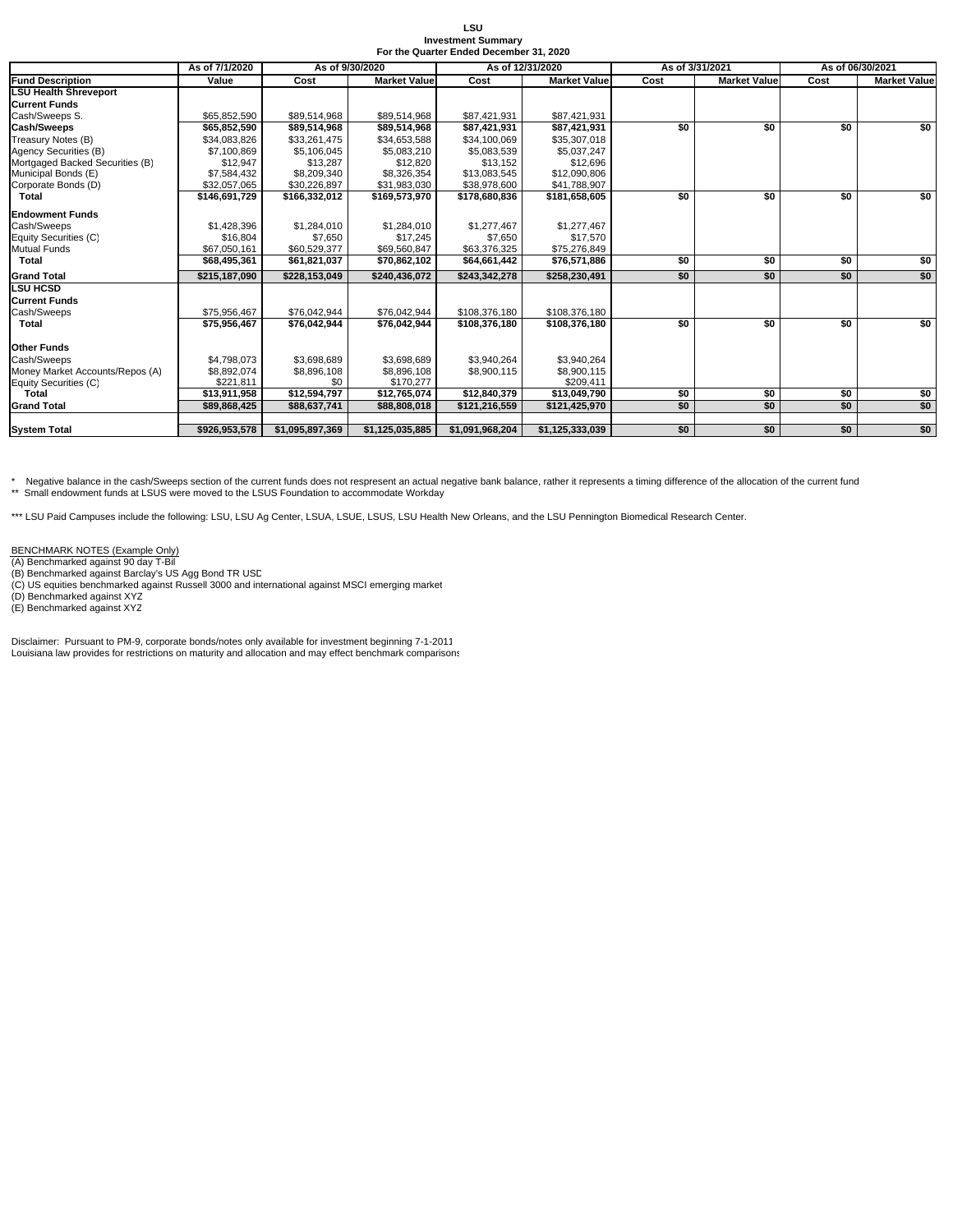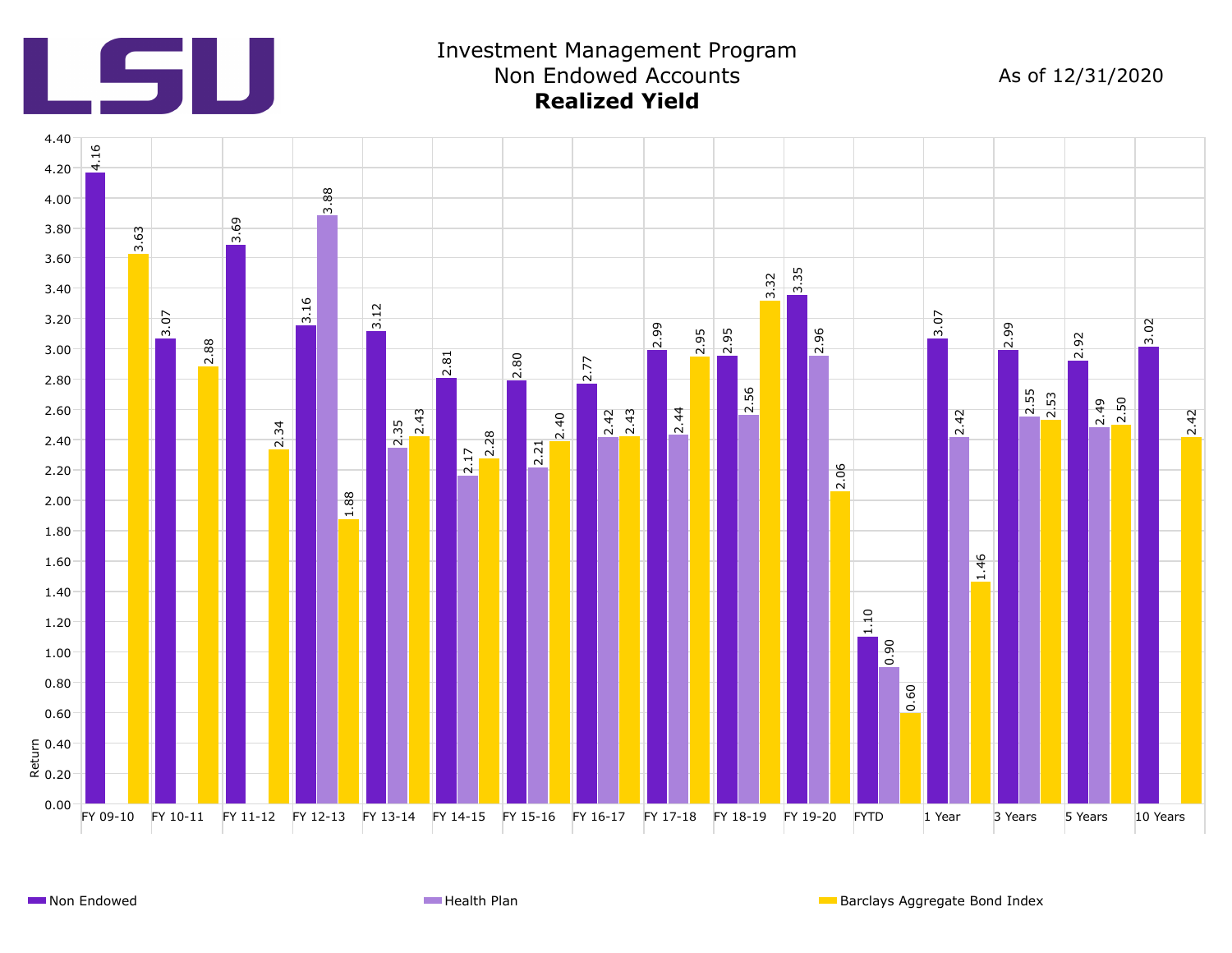

## Investment Management Program Non Endowed Accounts **Total Return**

As of 12/31/2020

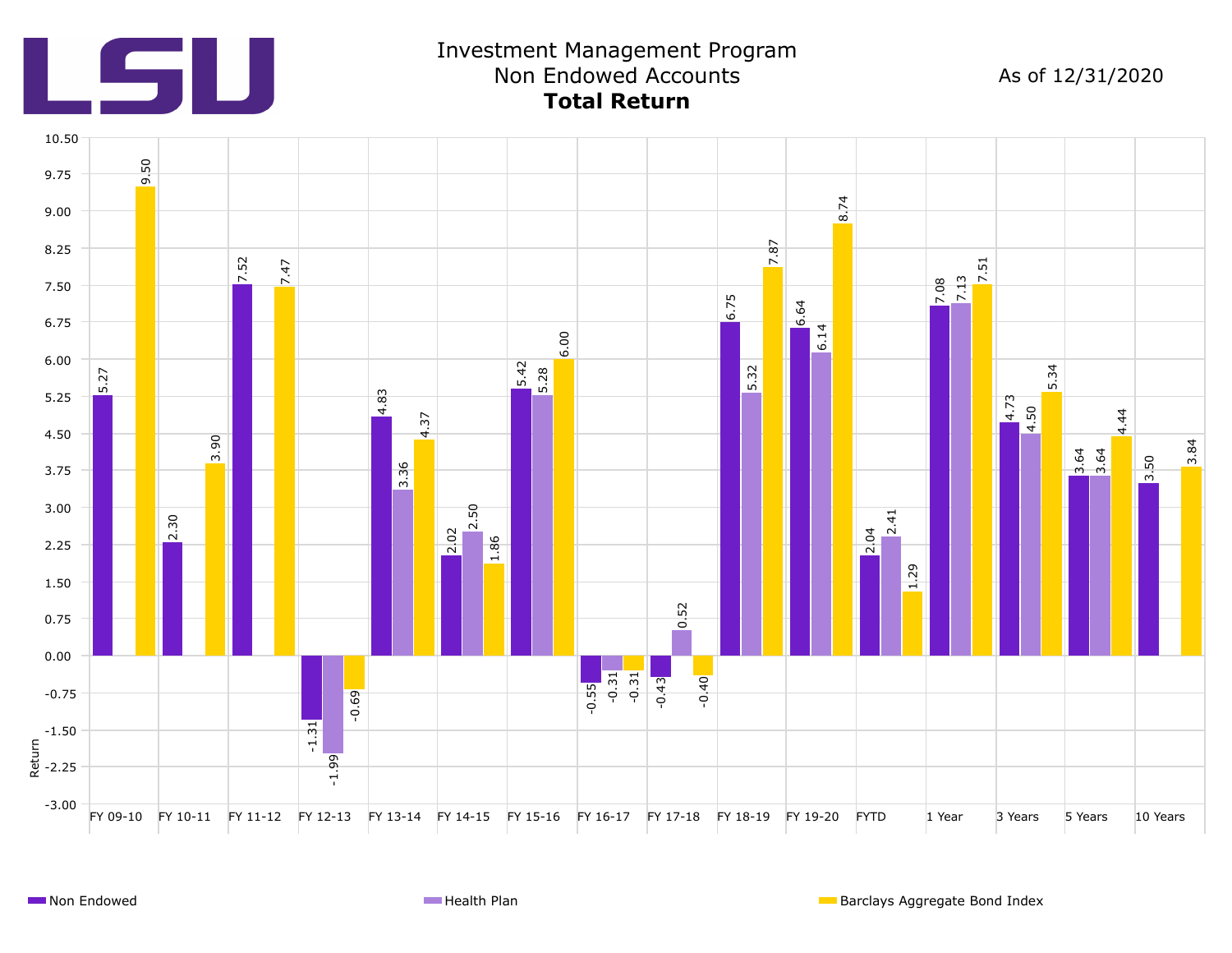## **Performance Relative to Peer Group**

Peer Group (5-95%): All Managed Investments - U.S. - Intermediate Core Bond



◆ Non Endowed <br>● Non Endowed Supervisor Section And Health Plan Barclays Aggregate Bond Index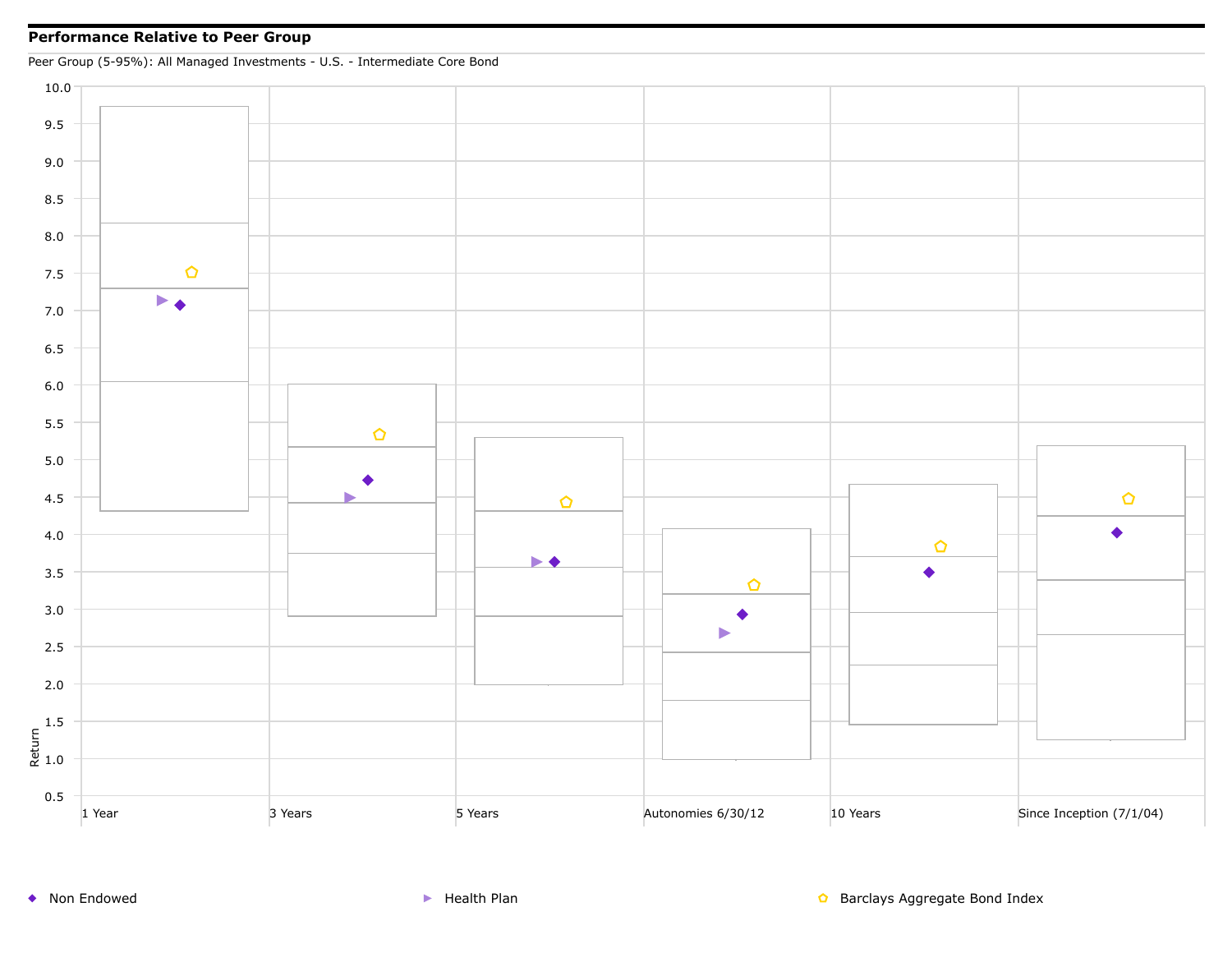

## Investment Management Program Endowed Accounts **Realized Yield**

As of 12/31/2020